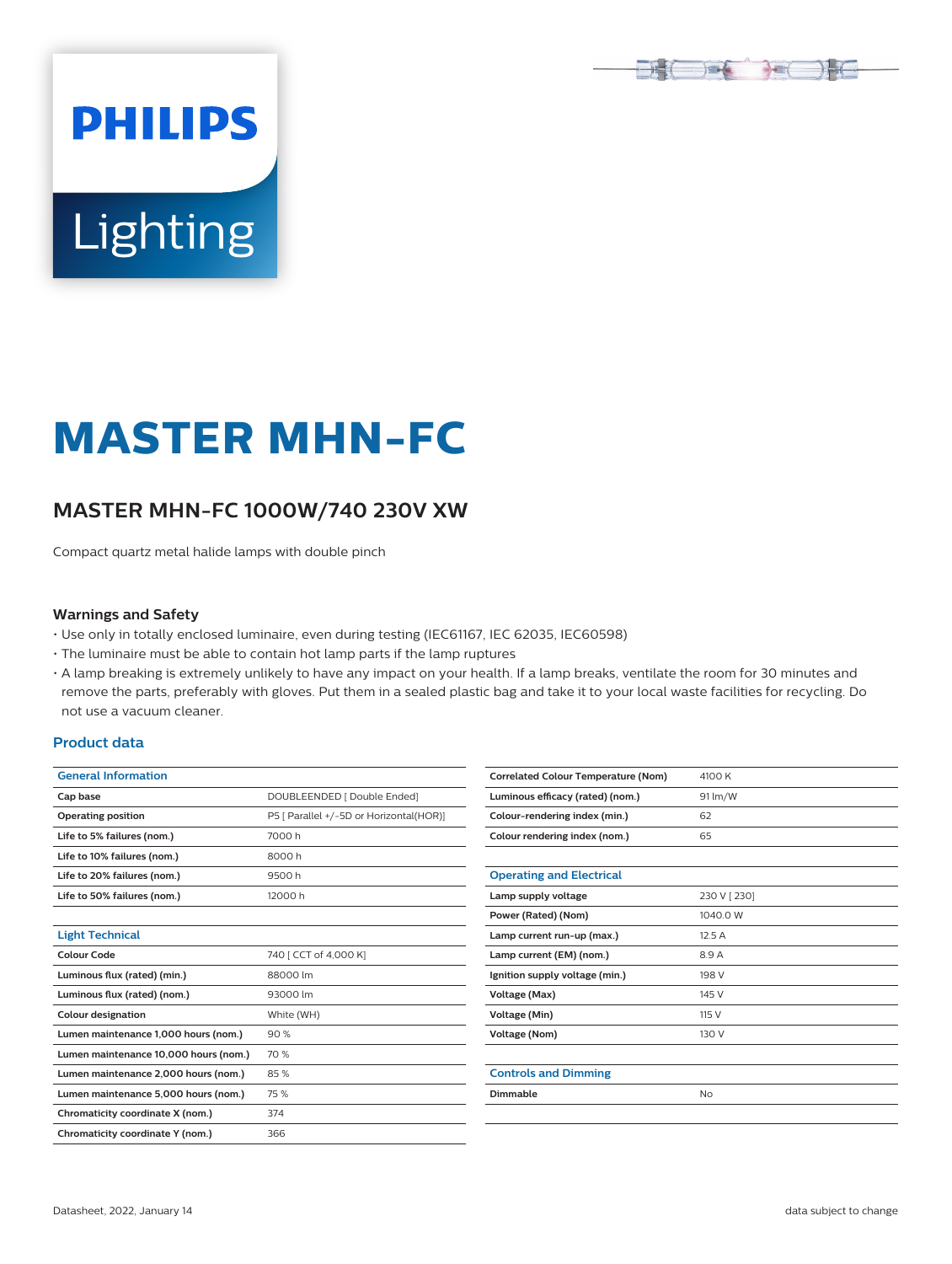## **MASTER MHN-FC**

| <b>Mechanical and Housing</b>        |             |  |  |  |  |
|--------------------------------------|-------------|--|--|--|--|
| <b>Lamp Finish</b>                   | Clear       |  |  |  |  |
| Cap-base information                 | Cable(C)    |  |  |  |  |
|                                      |             |  |  |  |  |
| <b>Approval and Application</b>      |             |  |  |  |  |
| Mercury (Hg) content (nom.)          | 85 mg       |  |  |  |  |
| Energy consumption kWh/1,000 hours   | 1144 kWh    |  |  |  |  |
|                                      |             |  |  |  |  |
| UV                                   |             |  |  |  |  |
| PET (NIOSH) (nom.)                   | 0.049 h.klx |  |  |  |  |
| Damage factor D/fc (nom.)            | 3.4         |  |  |  |  |
| Specific eff. radiant power          | 235 mW/klm  |  |  |  |  |
|                                      |             |  |  |  |  |
| <b>Luminaire Design Requirements</b> |             |  |  |  |  |
| Bulb temperature (max.)              | 950 °C      |  |  |  |  |

| Pinch temperature (max.)          | 350 $°C$                        |  |  |  |  |
|-----------------------------------|---------------------------------|--|--|--|--|
|                                   |                                 |  |  |  |  |
| <b>Product Data</b>               |                                 |  |  |  |  |
| Full product code                 | 871150021424900                 |  |  |  |  |
| Order product name                | MASTER MHN-FC 1000W/740 230V XW |  |  |  |  |
| EAN/UPC - product                 | 8718291548256                   |  |  |  |  |
| Order code                        | 21424900                        |  |  |  |  |
| SAP numerator – quantity per pack |                                 |  |  |  |  |
| Numerator – packs per outer box   |                                 |  |  |  |  |
| <b>SAP</b> material               | 928075705130                    |  |  |  |  |
| SAP net weight (piece)            | 140.000 g                       |  |  |  |  |
| <b>ILCOS</b> code                 | MD-1000/40/2B-H-XW              |  |  |  |  |

#### **Dimensional drawing**



| <b>Product</b>           | $D$ (max) D |    | $\circ$ | X L |                  | $-$ A | $C$ (max) |
|--------------------------|-------------|----|---------|-----|------------------|-------|-----------|
| MASTER MHN-FC 33 mm 25.5 |             |    | 42.5    |     | 58 mm 144 mm 226 |       | 290 mm    |
| 1000W/740 230V           |             | mm | mm      |     |                  | mm    |           |
| <b>XW</b>                |             |    |         |     |                  |       |           |

**MASTER MHN-FC 1000W/740 230V XW**

#### **Photometric data**



**LDPO\_MHN-FC\_1000W\_740-Spectral power distribution Colour**